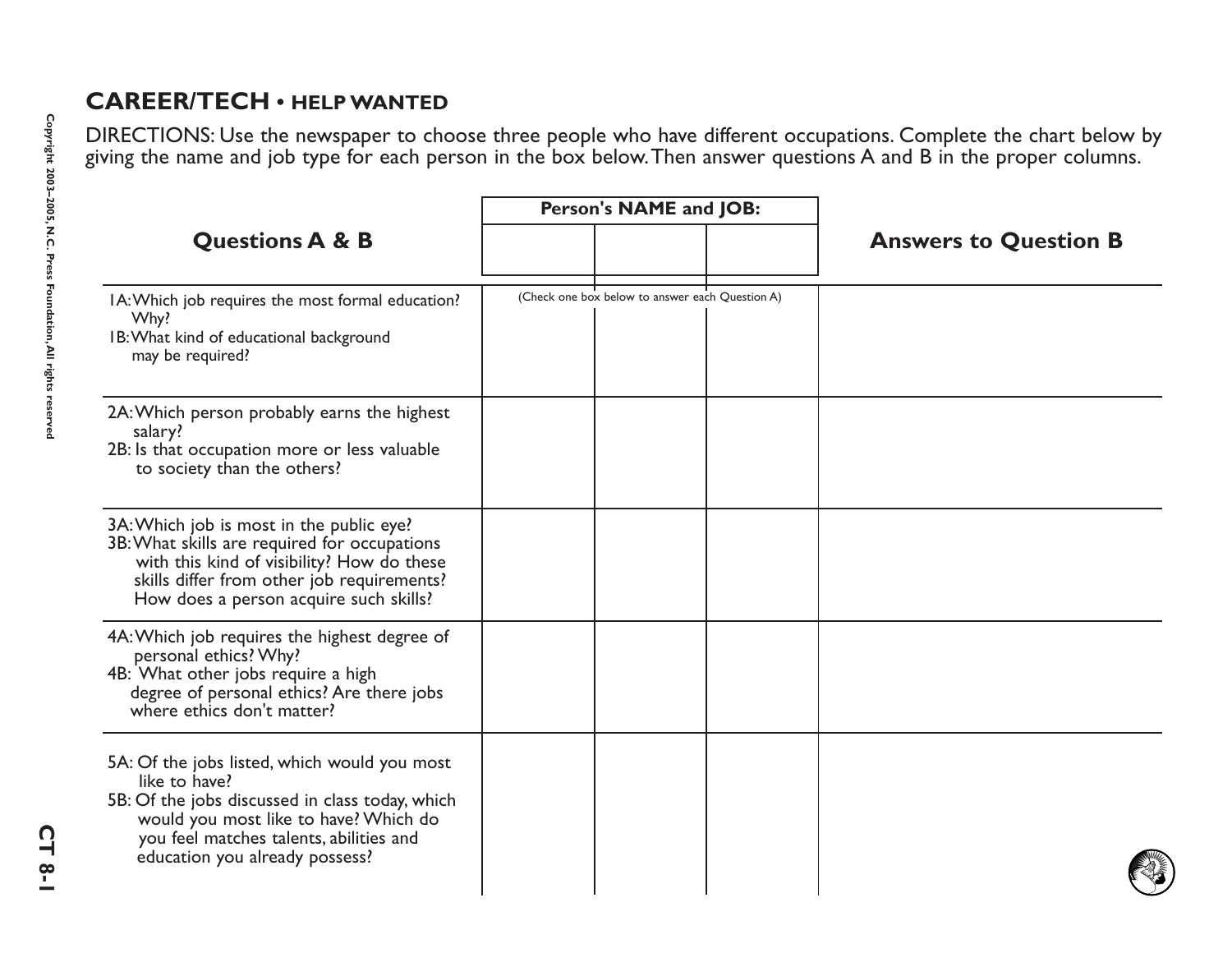## **CAREER/TECH • THAT'S CLASSIFIED**

DIRECTIONS: Use the classified section of the newspaper to fill in the cluster graph below. Find an example with each job requirement.



**CT 11-2**